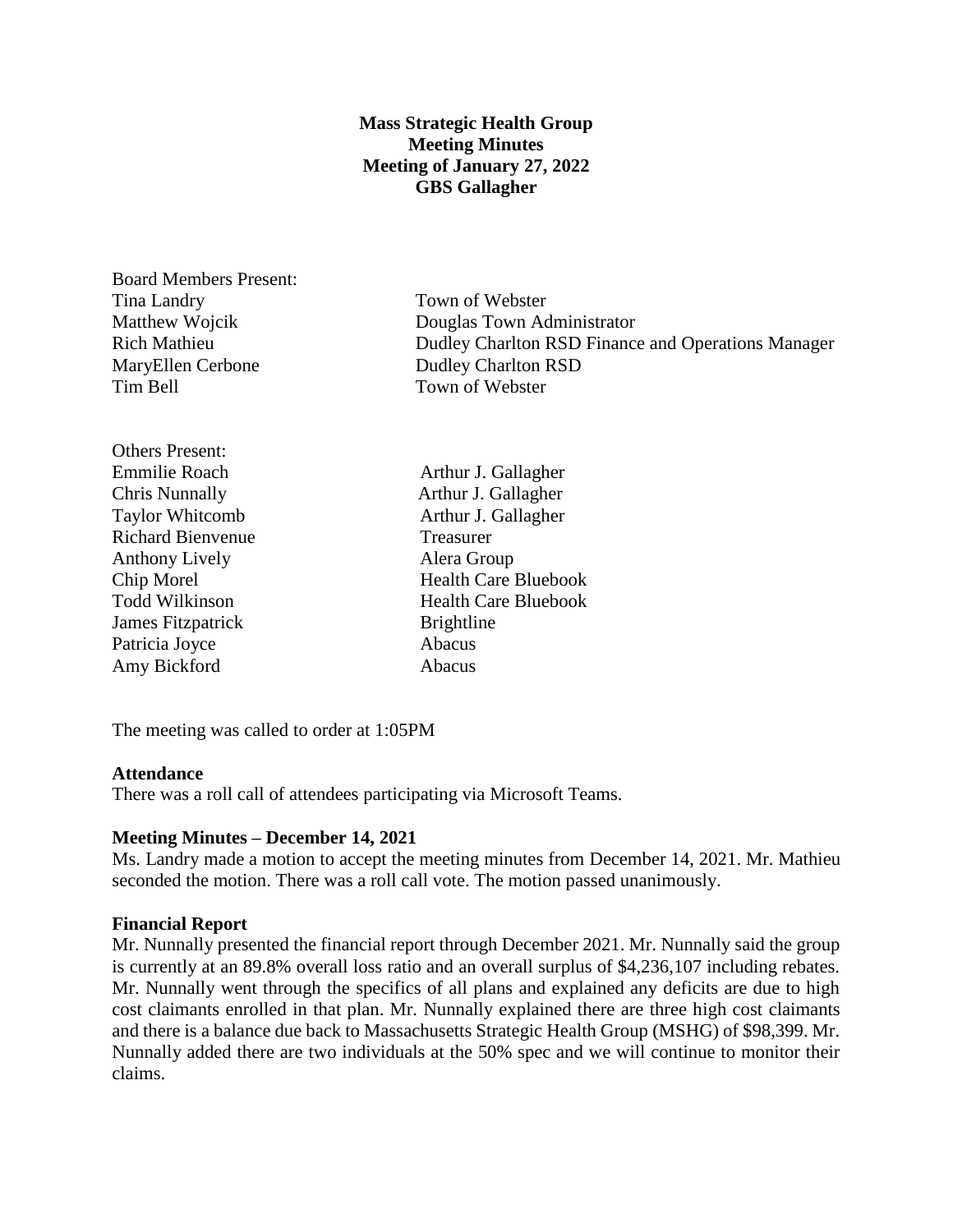Mr. Bienvenue presented the treasurers report through December 2021. Mr. Bienvenue showed the income statement broken down by member and said there was a total cash and cash equivalents of \$4,874,799 that matches up closely with the Gallagher financial report which means the group is in a good place. The group discussed the potential of making investments with their trust fund money. Mr. Nunnally said we would have to make changes to the trust fund agreement, and once the group gets through the renewal period it would be something the board could look at implementing.

### **Healthcare Bluebook Presentation "Votes Possible"**

Mr. Morel presented his second Healthcare Bluebook presentation to the board. Mr. Morel explained a high overview analysis with a ROI guarantee. Mr. Morel showed a slide of common procedures and costs in the Boston market. Mr. Morel said the prices vary drastically within the same network, in the same city finding that less than 20% of the members navigating to the best quality facility at the best cost. Mr. Morel said healthcare Bluebook found those members navigating are getting poorer quality care or overpaying for care, which leads to 15% in medical waste. Mr. Morel explained their strategy gives employees direction to the best providers for the best pricing. Attached is the full presentation from Mr. Morel.

Mr. Wojcik asked when the program would start if the board decided to move forward. Mr. Nunnally said July 1, 2022 but is open to another date if the board liked. Mr. Mathieu said he believes this program is fully formed over other programs the board has looked at and from his perspective; it is a value add to the plan.

Mr. Mathieu made a motion to engage with Healthcare Bluebook as presented with a start date at Gallagher and Health Plans Inc.'s discretion. Mr. Wojcik seconded the motion. There was a roll call vote. The motion passed unanimously.

#### **Brightline Presentation "Votes Possible"**

Mr. Nunnally explained at the beginning of the transition to MSHG there we employees who lost access to child phycologists who were out of the new network. Mr. Nunnally said he has been looking for a solution that has been built and ready to go. Mr. Fitzpatrick from Brightline presented an overview on the program. Mr. Fitzpatrick said this program is claims driven activity and it would go through Health Plans Inc. as an in network provider. Please see the attached presentation for the Brightline program.

The board has further discussion. Mr. Mathieu said he would like time to talk to his IAC's and do some outreach before making a decision.

Ms. Landry made a motion to put Brightline on the agenda for next month. Mr. Mathieu seconded the motion. There was a roll call vote. The motion passed unanimously.

## **Oxford Conversation "Votes Possible"**

Mr. Nunnally said the Town of Oxford unanimously decided they wanted to participate in MSHG. Mr. Nunnally said he found a reinsurance carrier that handles smaller groups to own the entire risk minus their administrative fee. There was further discussion amongst the board.